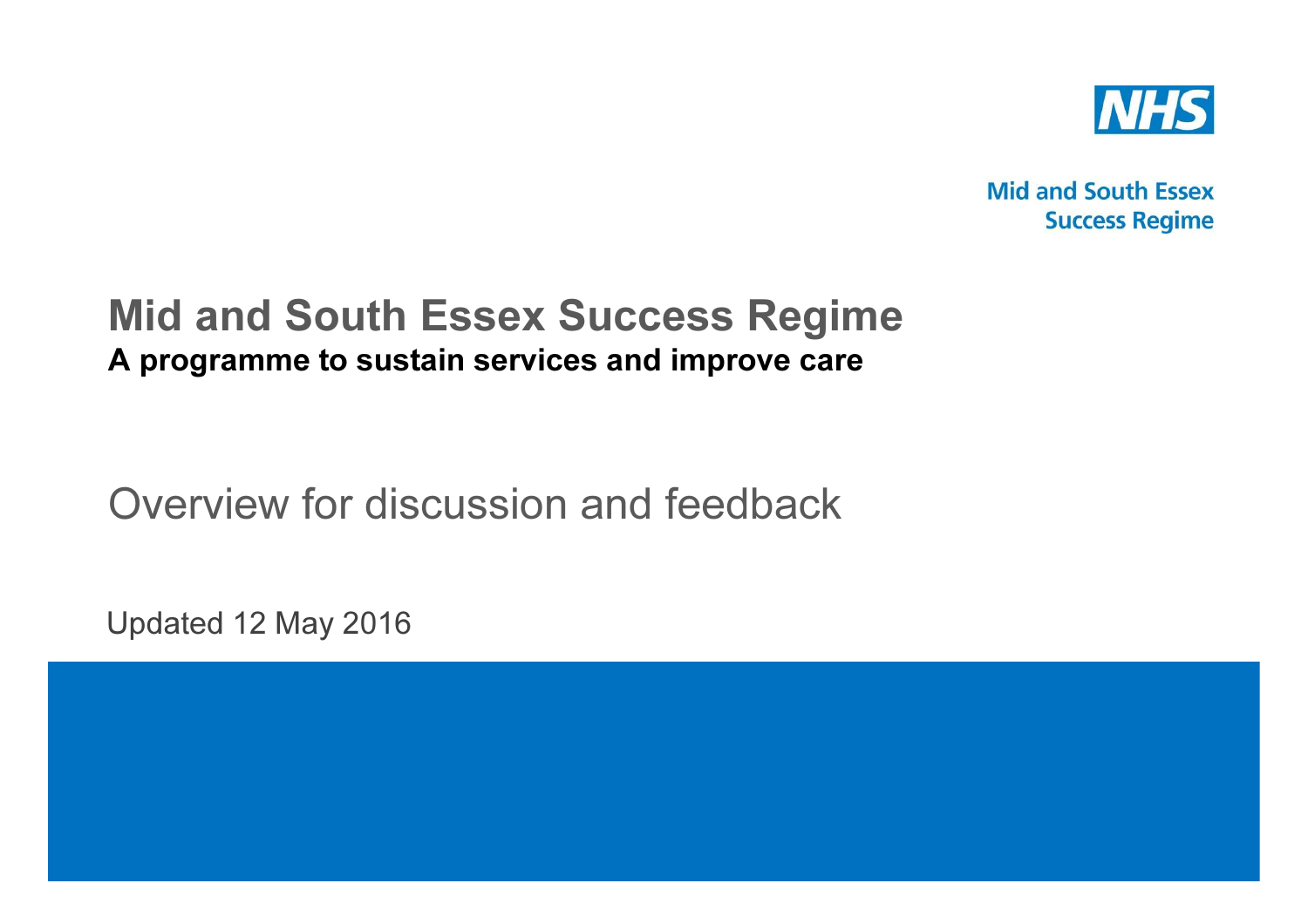# What's in this briefing

## Part 1 – overview

- Background to the Success Regime  $\bullet$
- •Action to date
- •The challenge
- Six main areas for change
- $\bullet$ **Benefits**

## Part 2 – broad components of the plan

- $\bullet$ Local health and care overview
- $\bullet$ Hospital collaboration

## Part 3 - Next steps, involvement and consultation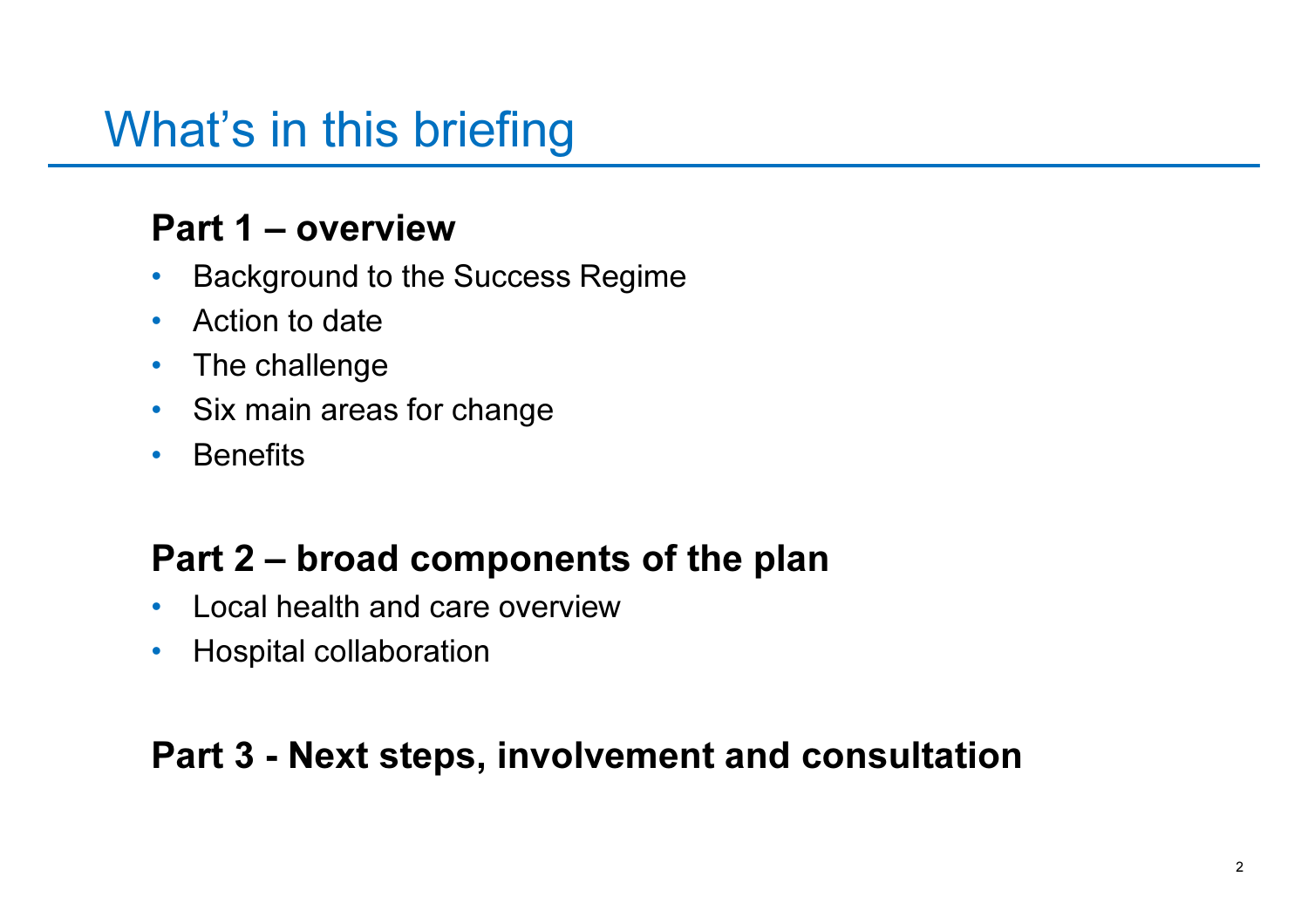# Part 1 - overview

- •Background to the Success Regime
- Action to date
- The challenge
- Six main areas for change
- •**Benefits**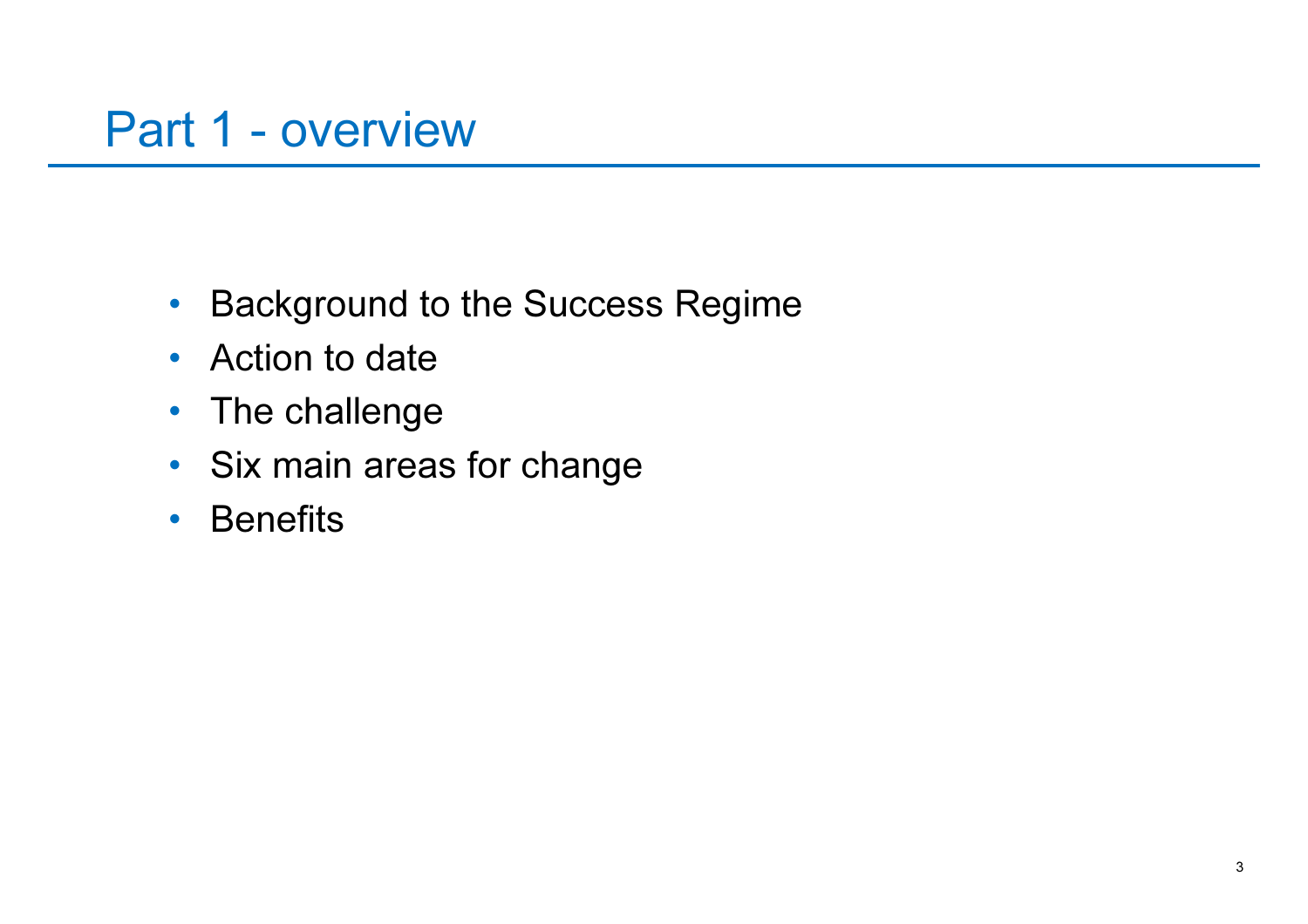# Background to the Success Regime

- Part of the NHS Five Year Forward View
	- $\bullet$ Sustainability and transformation
	- •Accelerate pace of change
	- $\bullet$ 1 of 3 Success Regimes (others in Devon and Cumbria)
- • Overseen by national organisations:
	- $\bullet$ NHS England
	- NHS Improvement •
- •Management support / help to unblock barriers to change
- $\bullet$ Clinicians will drive change together with local people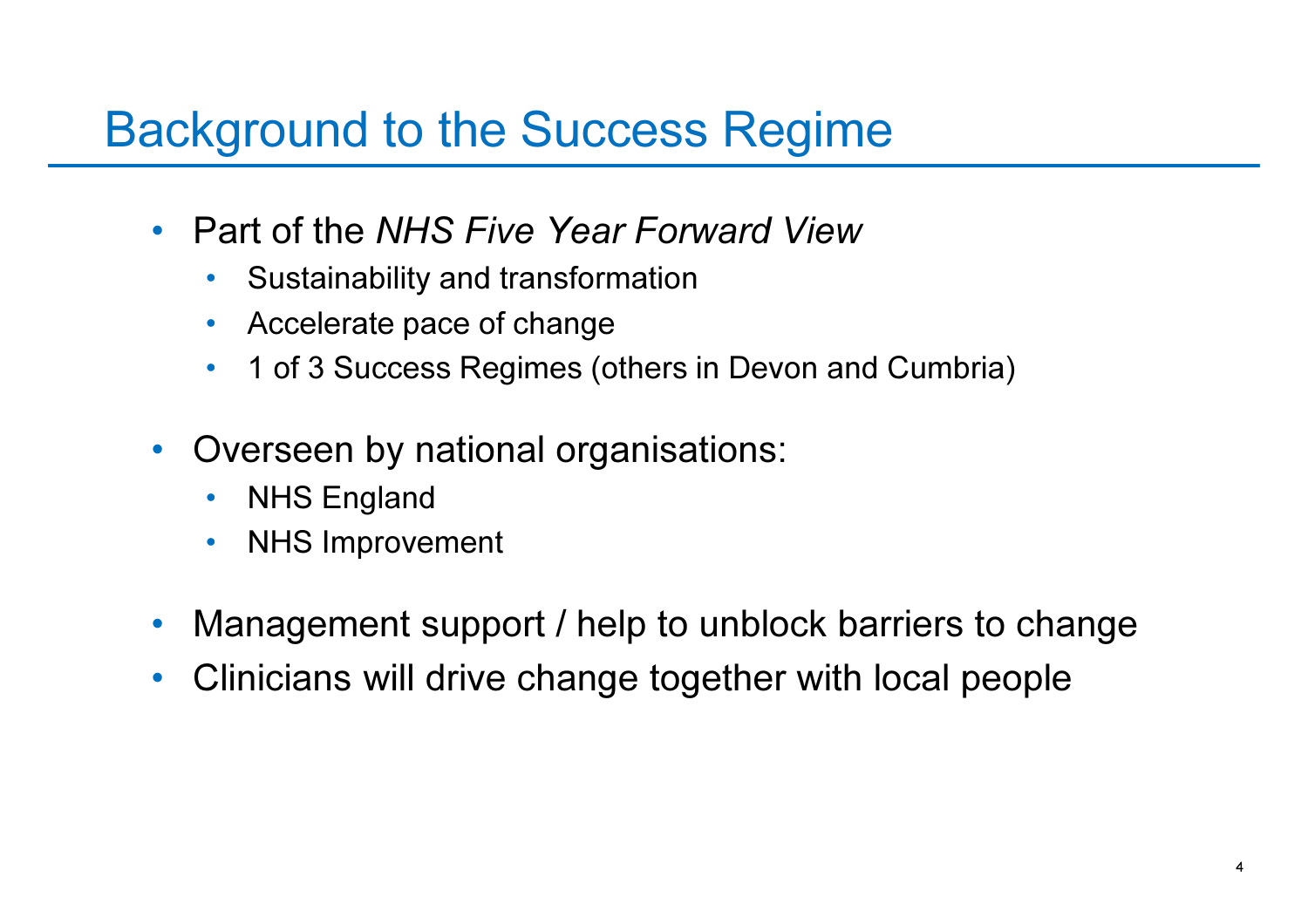# Action to date

| <b>Action</b>                         | <b>Dates</b>                  |
|---------------------------------------|-------------------------------|
| <b>Announced</b>                      | <b>June 2015</b>              |
| Diagnostic phase                      | October – November 2015       |
| <b>First phase of planning</b>        | November 2015 – February 2016 |
| <b>Published overview</b>             | 1 March 2016                  |
| <b>Discussion phase</b>               | March $-$ June 2016           |
| <b>Mobilisation of working groups</b> | March $-$ June 2016           |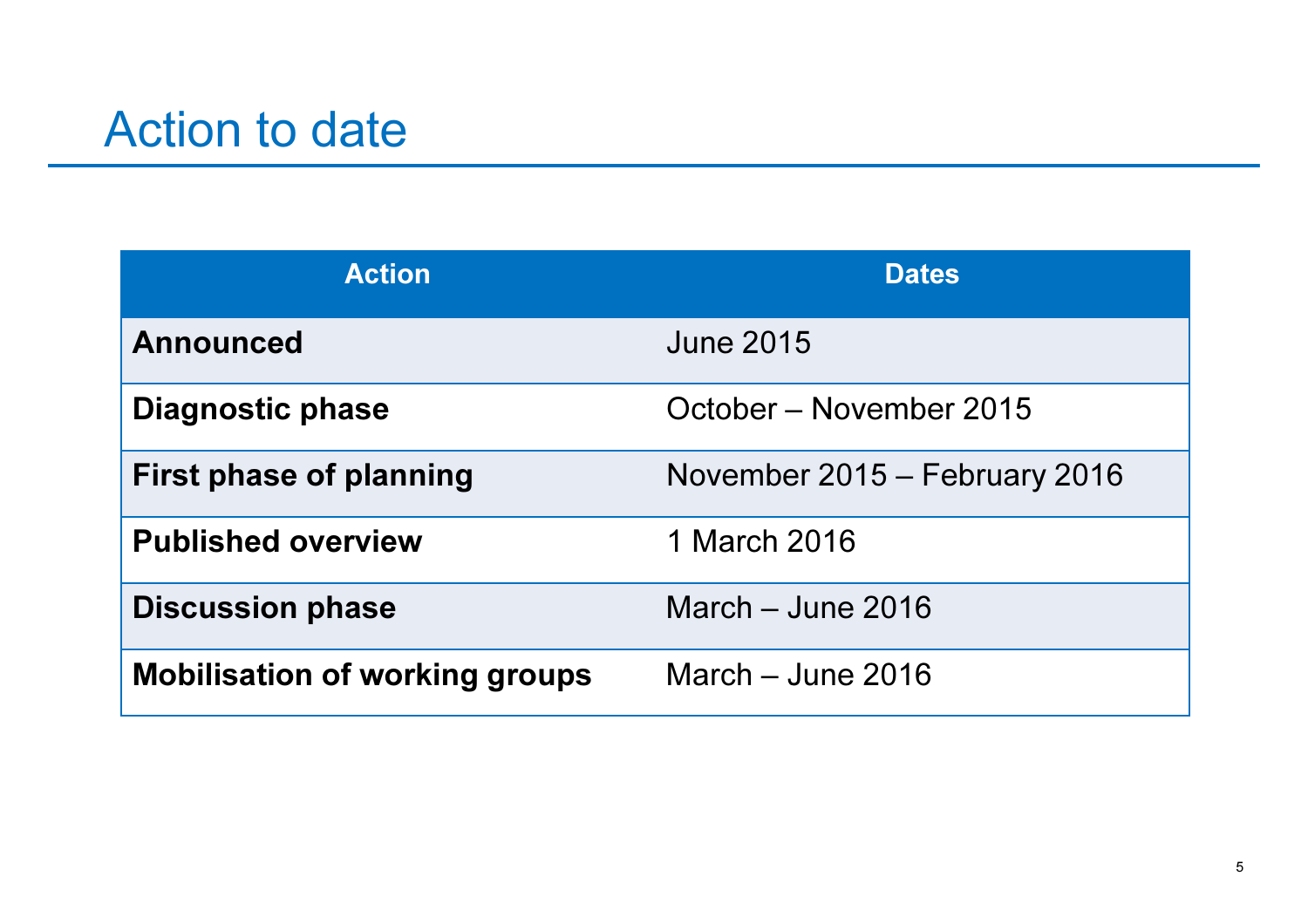# The challenge (1/3)

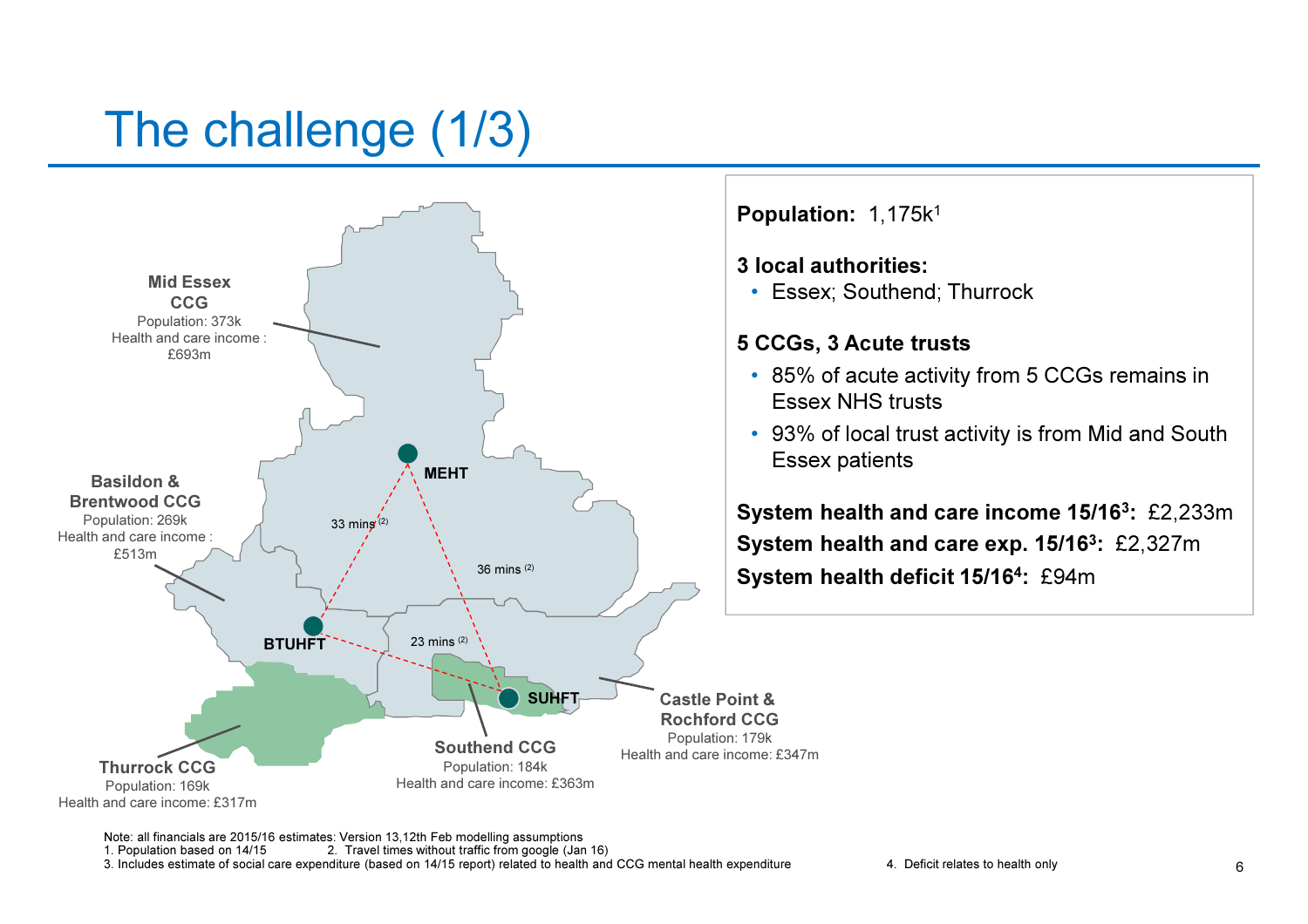# The challenge (2/3)

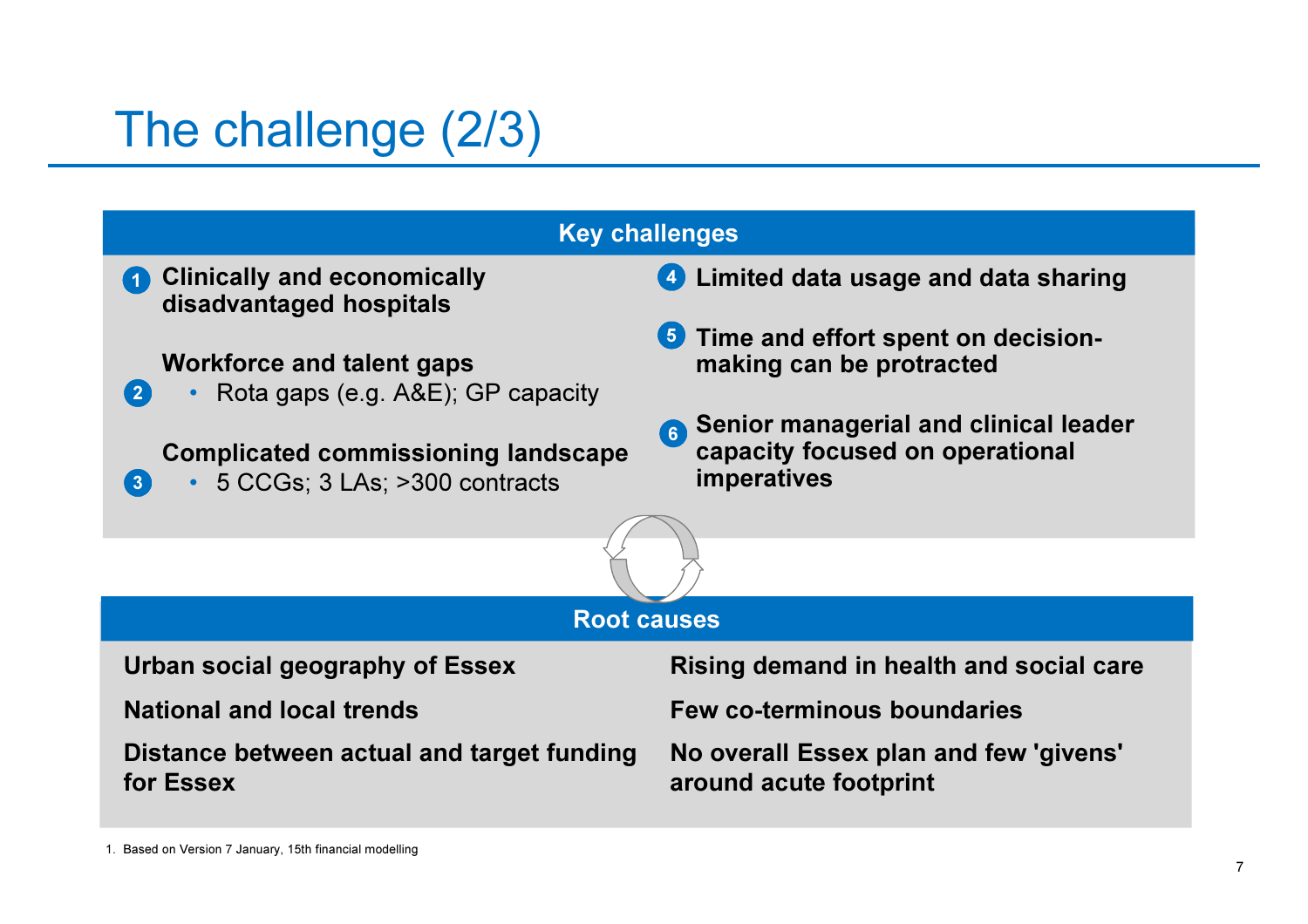# The challenge (3/3)

2015/16 financial position for the NHS - currently estimated as an in-year deficit of £94m1

If we took no action, that in-year system deficit increases each year by between £35-44m

• Income each year does not cover the effects of rising demand and inflation

### Need to make recurrent savings of around £70-£80m a year to be in balance in 18/19

- Requires a total saving of around £94m
- Plus a further £35-44m saving each year to meet new growth in demand and rising costs

## Working with local authorities on social care position

<sup>1.</sup> Version 13 of modelling, February 12th

2. Individual acute trust deficits do not sum to the total acute trust deficit due rounding

3. Acute demand growth of 3% based on weighted average of 2.3% for non-elective and 3.3% for elective demand - based on January 2016 NHSE guidance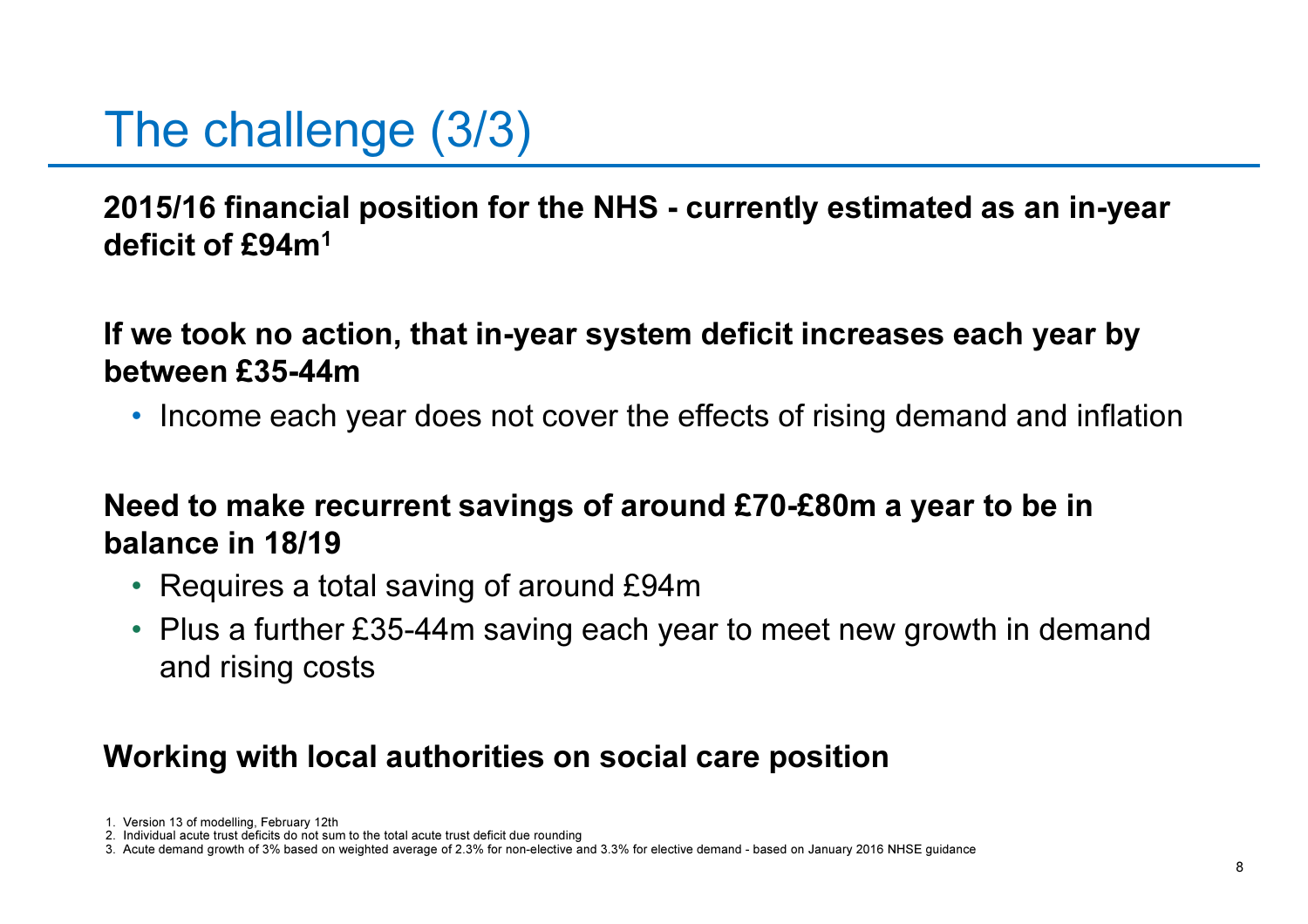# Six main areas for change

- 1. Address clinical and financial sustainability of local hospitals
	- $\bullet$ Increasingly collaborate and share services across three sites
	- •Potential savings in back office and clinical support services

## 2. Accelerate plans for changes in urgent and emergency care

- •Meet national recommendations
- •Further develop urgent care in communities
- •Identify options for improving sustainability of emergency and planned care

## 3. Join up community based services

• Integrate GP, social care, mental health and community services around •defined localities or hubs

## 4. Simplify commissioning, reduce workload & duplication

- •Reduce number of contracts (currently over 300)
- $\bullet$ Commissioning on wider scale
- 5.Develop a flexible workforce
- 6.Better data sharing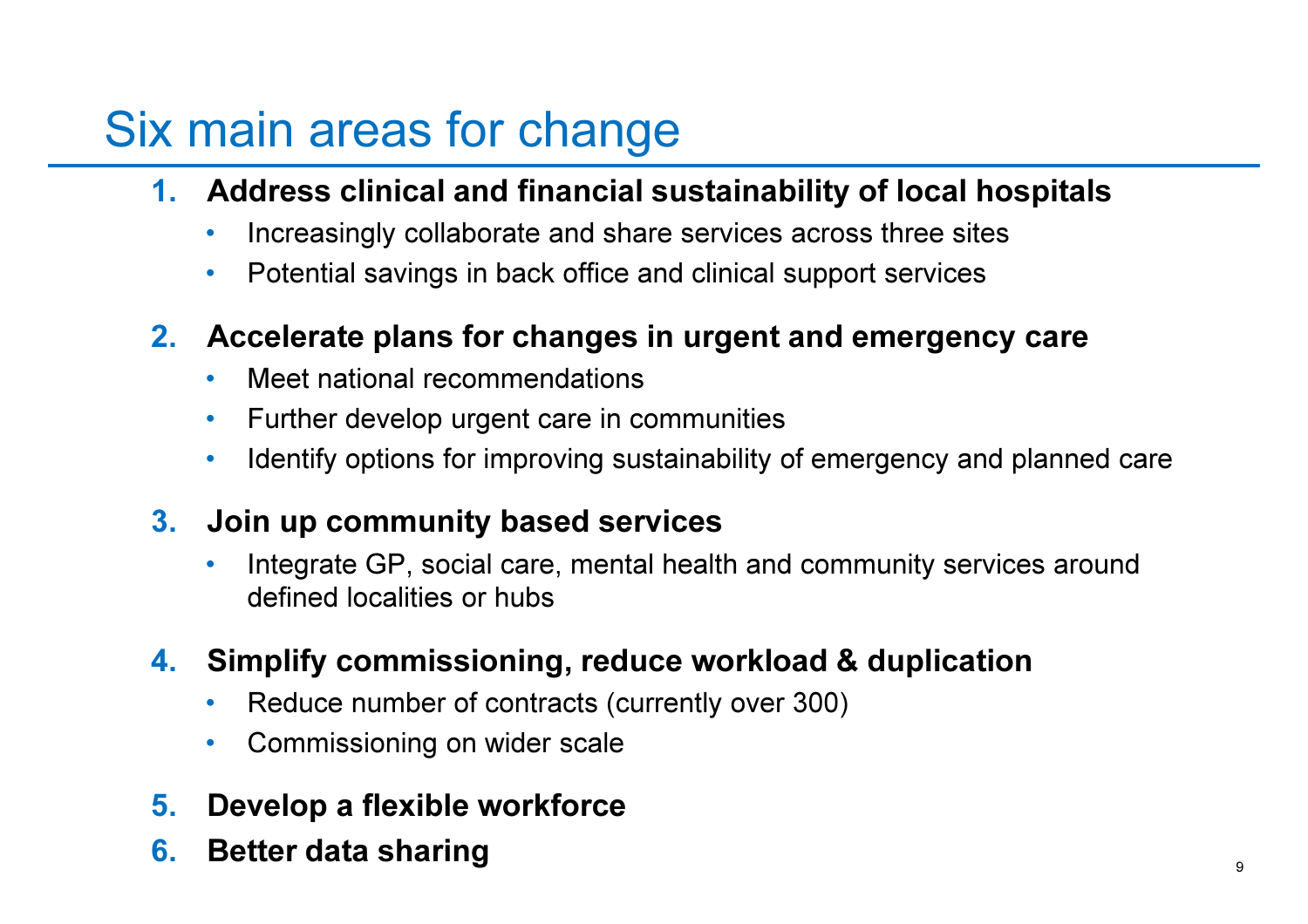# **Benefits**

## Clinical

- •Improved staffing levels
- Care consistency through joint teams $\bullet$
- •Meeting/exceeding standards
- •Fewer "crisis" events

## **Workforce**

- Attractive roles / responsibilities
- •Skills development
- •Career progression
- Flexibility to adapt to change $\bullet$
- Satisfaction of better outcomes•

## **Patients**

- Care closer to home
- Joined up and personalised care•
- Focus on prevention / early intervention•
- •Higher quality / safer care
- •Better outcomes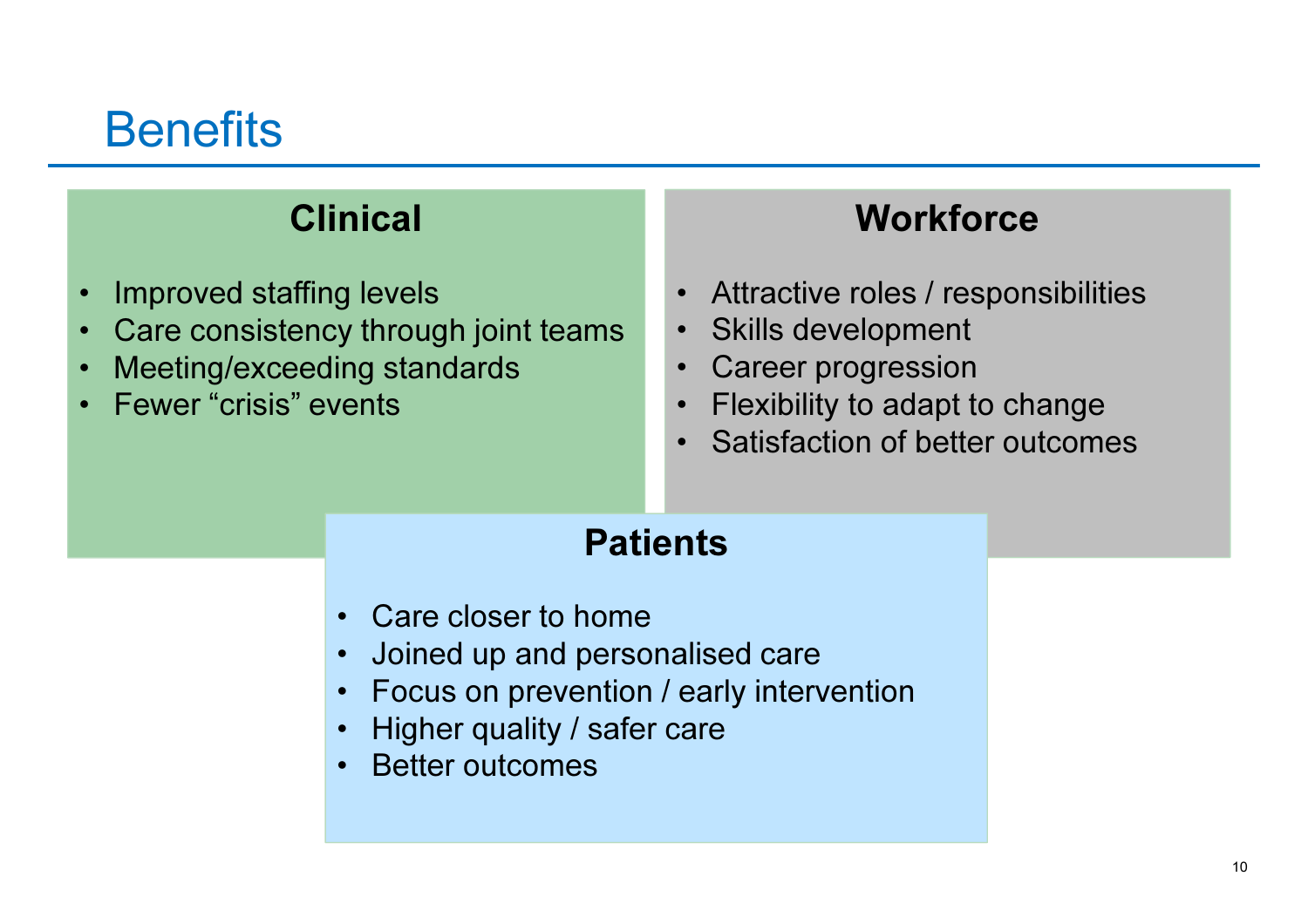# Part 2 – Broad components of the plan

#### •Local health and care overview

- Joined up services around localities $\bullet$
- $\bullet$ Better management of urgent care
- $\bullet$ Simplified commissioning

#### $\bullet$ Hospital collaboration

- Significant step towards single teams $\bullet$
- $\bullet$ Principles for clinical redesign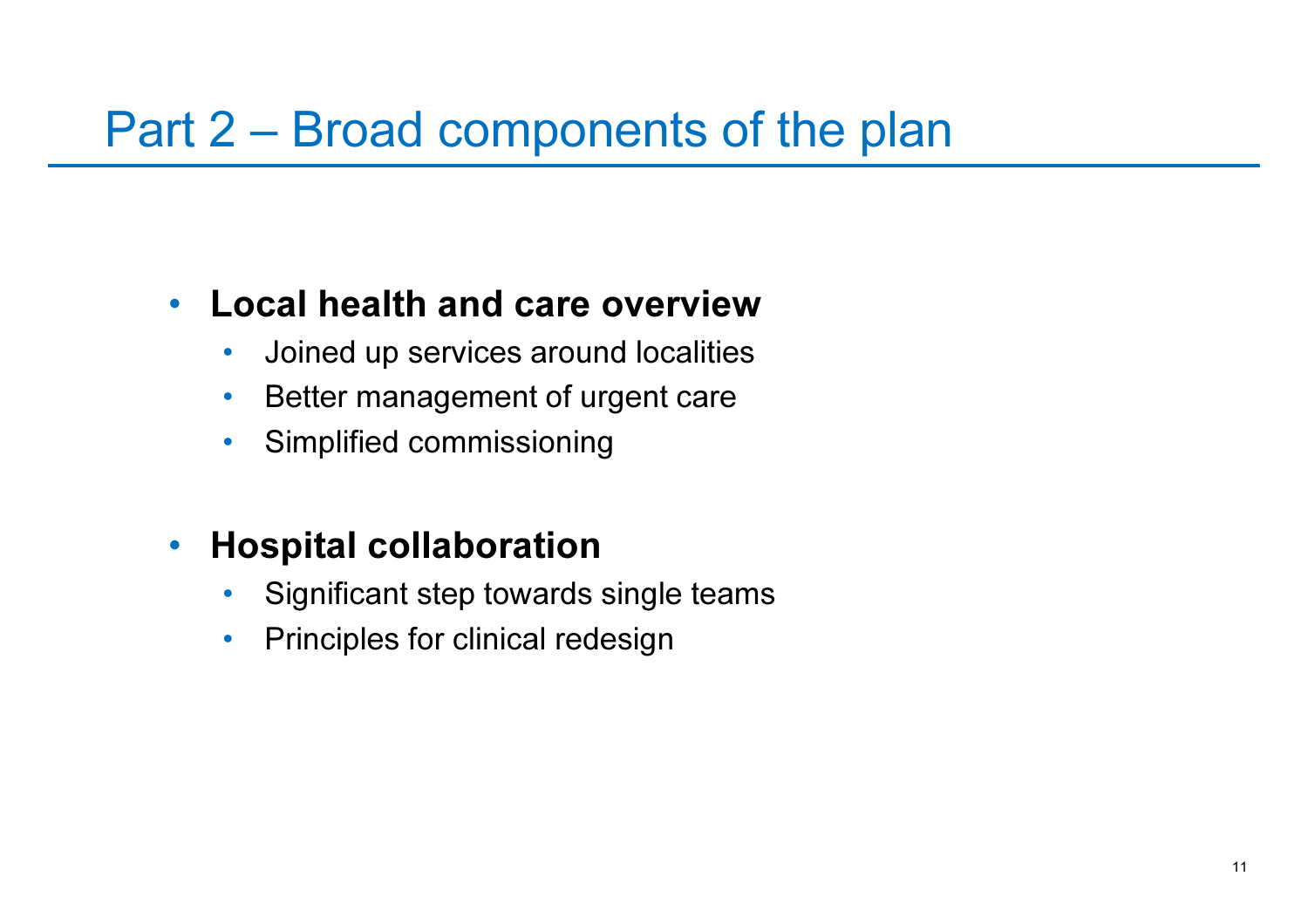# Local health and care overview

Build strong localities: that can deliver more integrated services

• Build on existing CCG plans and bring more care closer to home,

### Better management of urgent and emergency care

 • Focus on people at risk of admission, assessment and early treatment for frail and older people

#### Simplify commissioning3

1

2

• Reduce duplication – 'do once not five times where possible'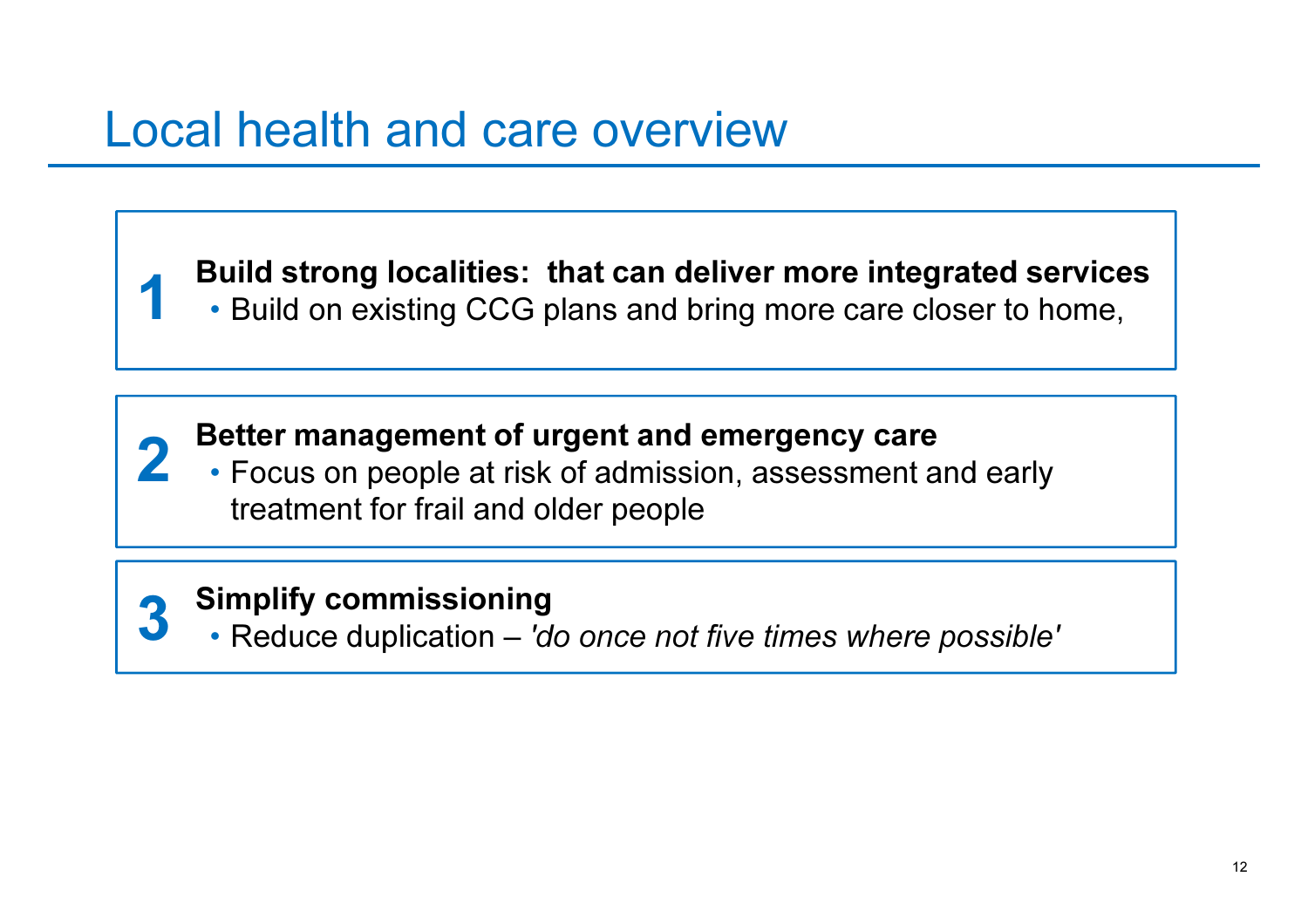# Joined up services around localities

### New model of integrated out of hospital care

- •Based around clusters of GP practices
- $\bullet$ Populations of 40-50,000 people
- •Co-location where feasible
- Integrate GP, community, mental health and social services  $\bullet$
- $\bullet$ Stronger links with 111 and GP Out of Hours
- Focus on prevention and those with greatest needs  $\bullet$ (e.g. frail older population)
- Focal point for voluntary services
- Enable stronger links with other public services e.g. housing•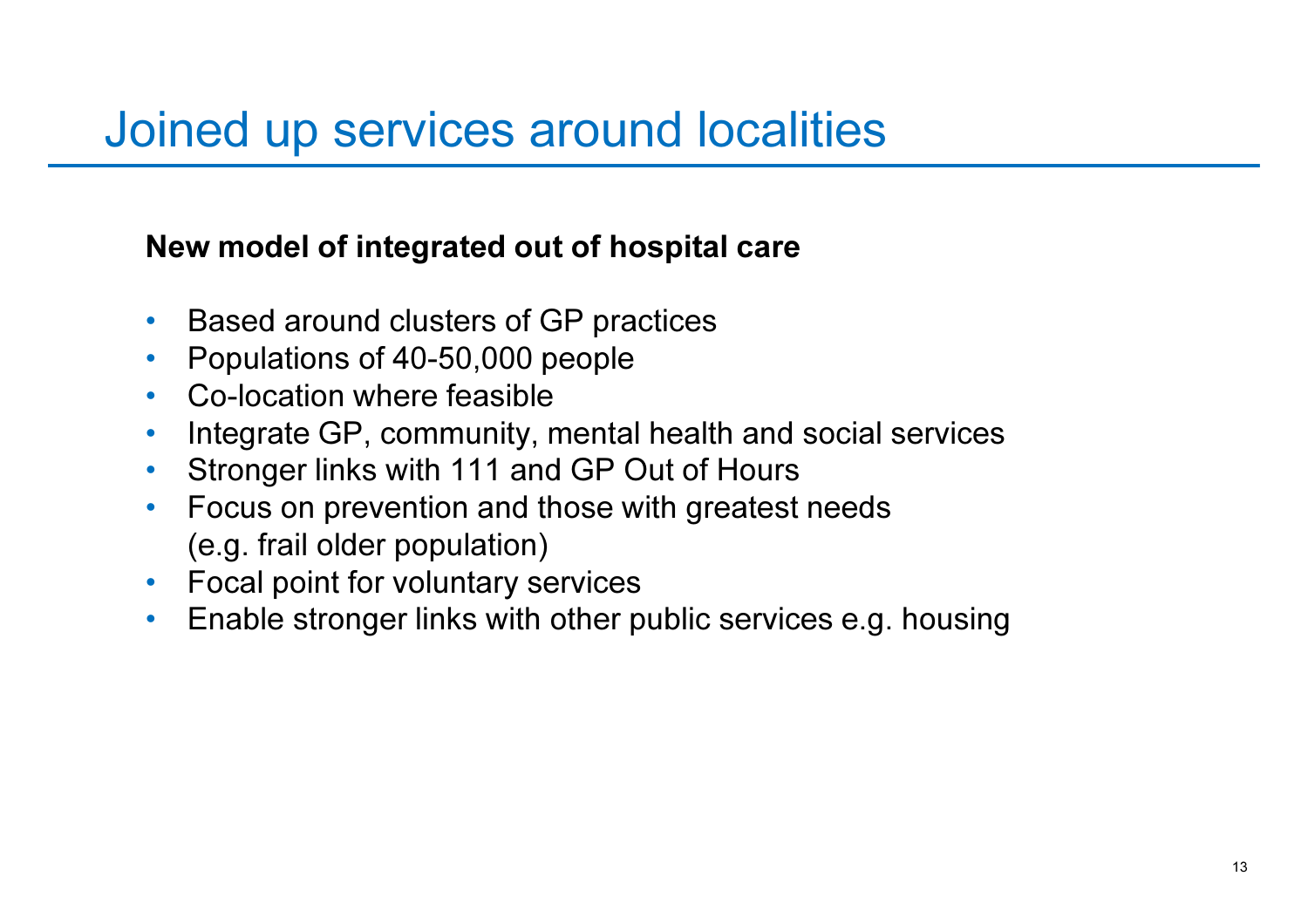# Better management of urgent care

### National recommendations include:

- Active management of those at risk of admissions
- Develop frailty assessment units
- Improve clinical triage: 111-OoH; 999
- Consistent health and social care support for frail elderly leaving hospital
- Consider 24/7 mental health crisis service
- •Designation for specialist emergency care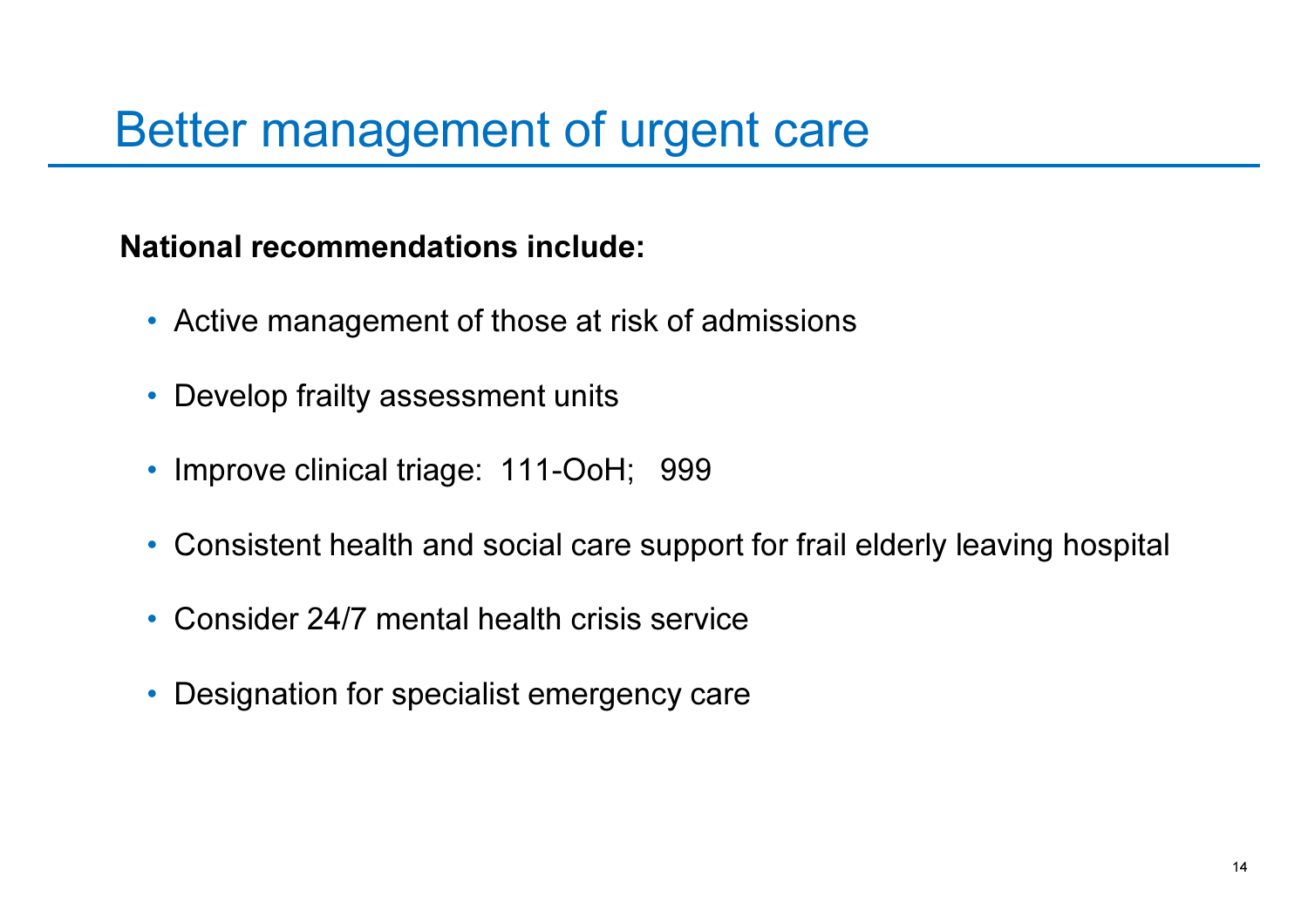## Five CCGs to work collaboratively with agreed leads for services

• Aim to reduce bureaucracy, focus on developing services

## Simplify contracts by commissioning services around population groups - lead provider to coordinate delivery

• Reduce from around 300 to around 50 contracts

### Develop a 'consistent and common offer'

- Supports commissioning across the five CCG populations
- Focus on priority needs with potential to reduce activity that has limited clinical benefit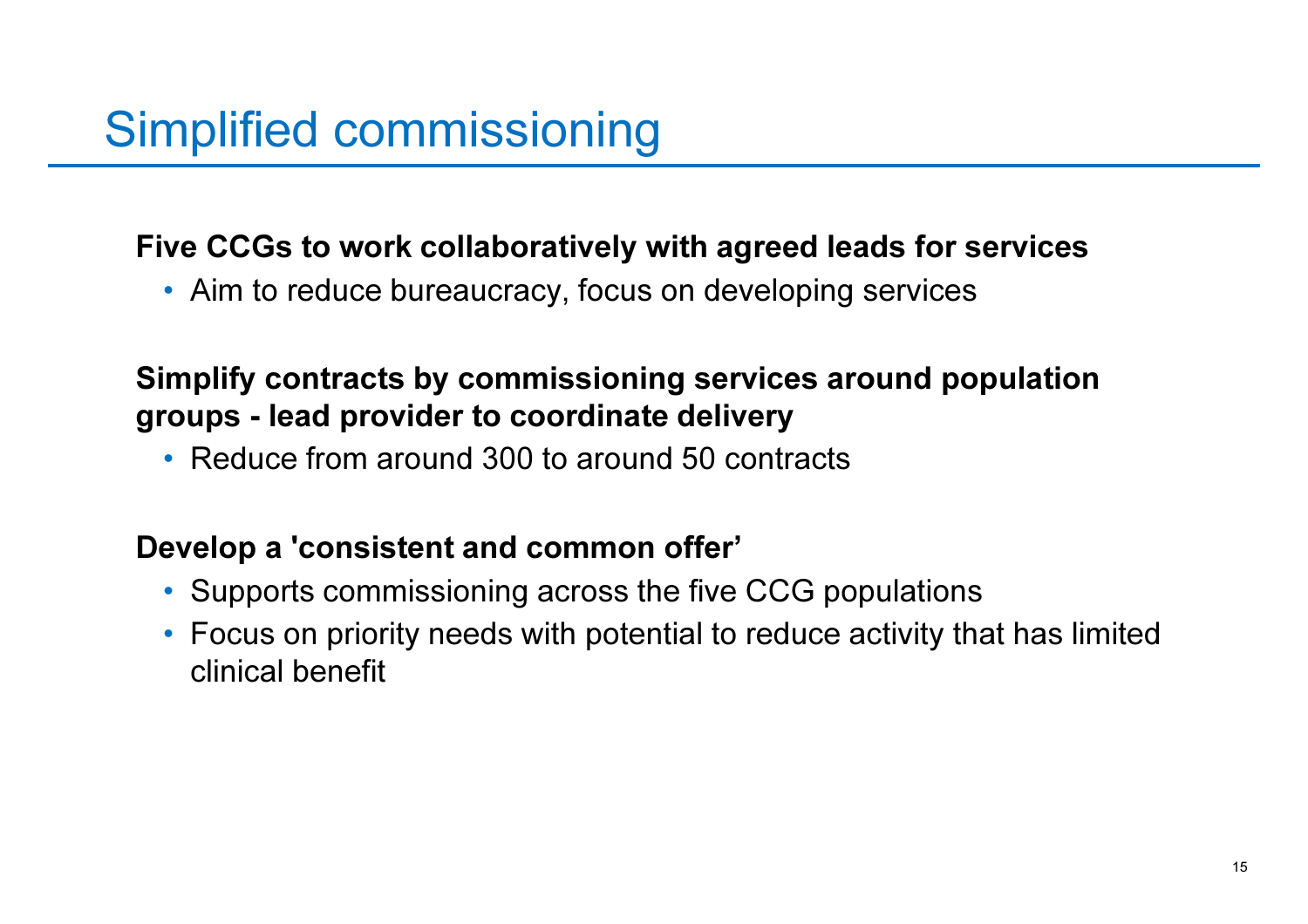## All acutes realise the need for close 'working together'

• Builds upon existing collaborative activities

## Take a significant step towards single teams

• clinical teams, clinical support and back office functions

## Benefits of this closer working will enable:

- Evidence-based clinical processes to improve outcomes and reduce costs
- Optimal service arrangements across sites
- Shared expertise and development of sub-specialisation
- Scale advantages and reduction of duplication

### The three acute boards have established a joint committee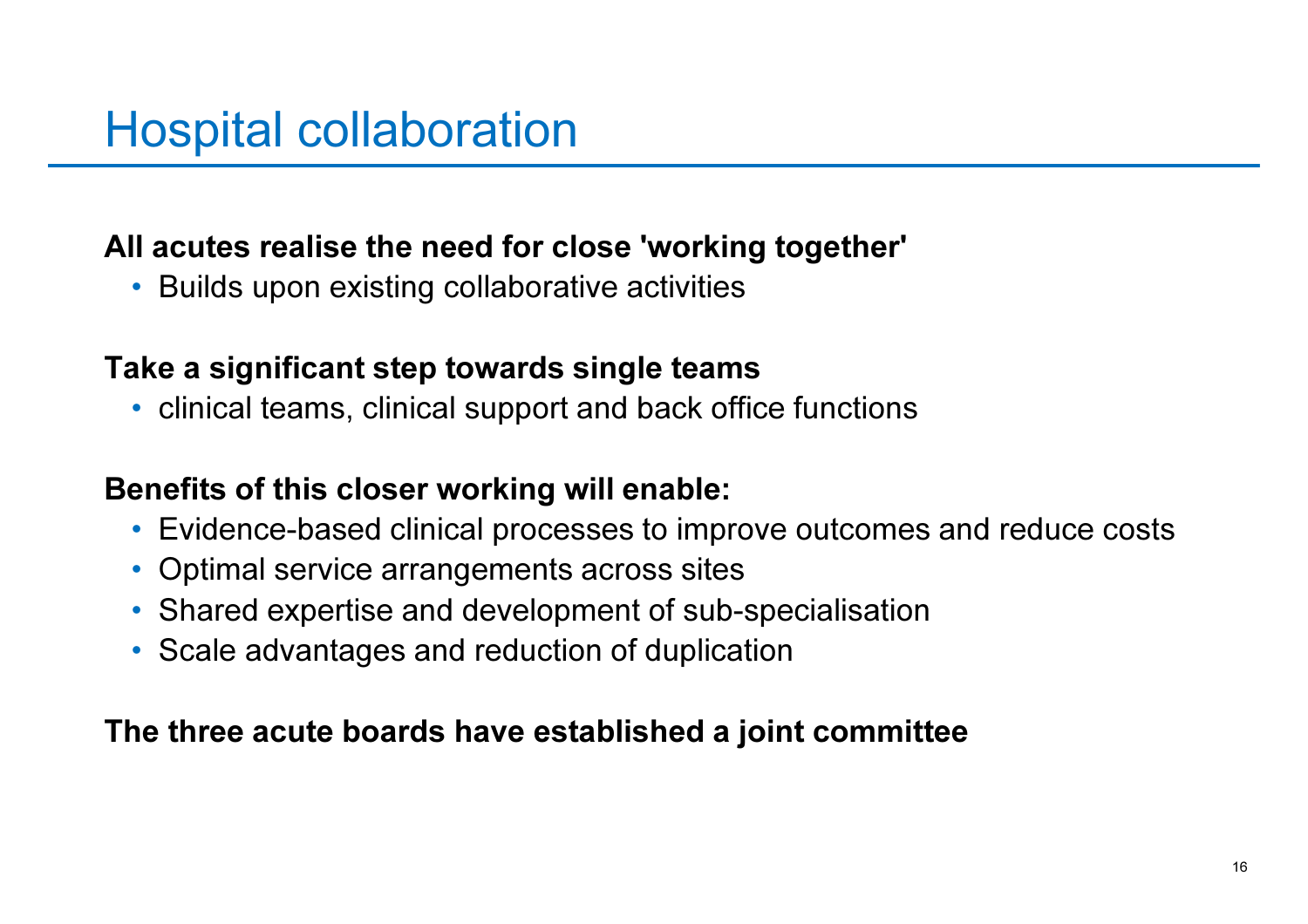# Principles for clinical redesign

Start from a patient and service user perspective

- Avoid moving or replicating high fixed cost services
	- Maintain some "givens"

1

2

- Ensure deliverability by 20173
	- No major new builds, use of existing infrastructure
- Ensure clear rationale for any service redesign4

#### Design along pathways5

• Move care between hospital and community, and increase integration

Work led by clinicians, with input from staff, patients and service users, and the public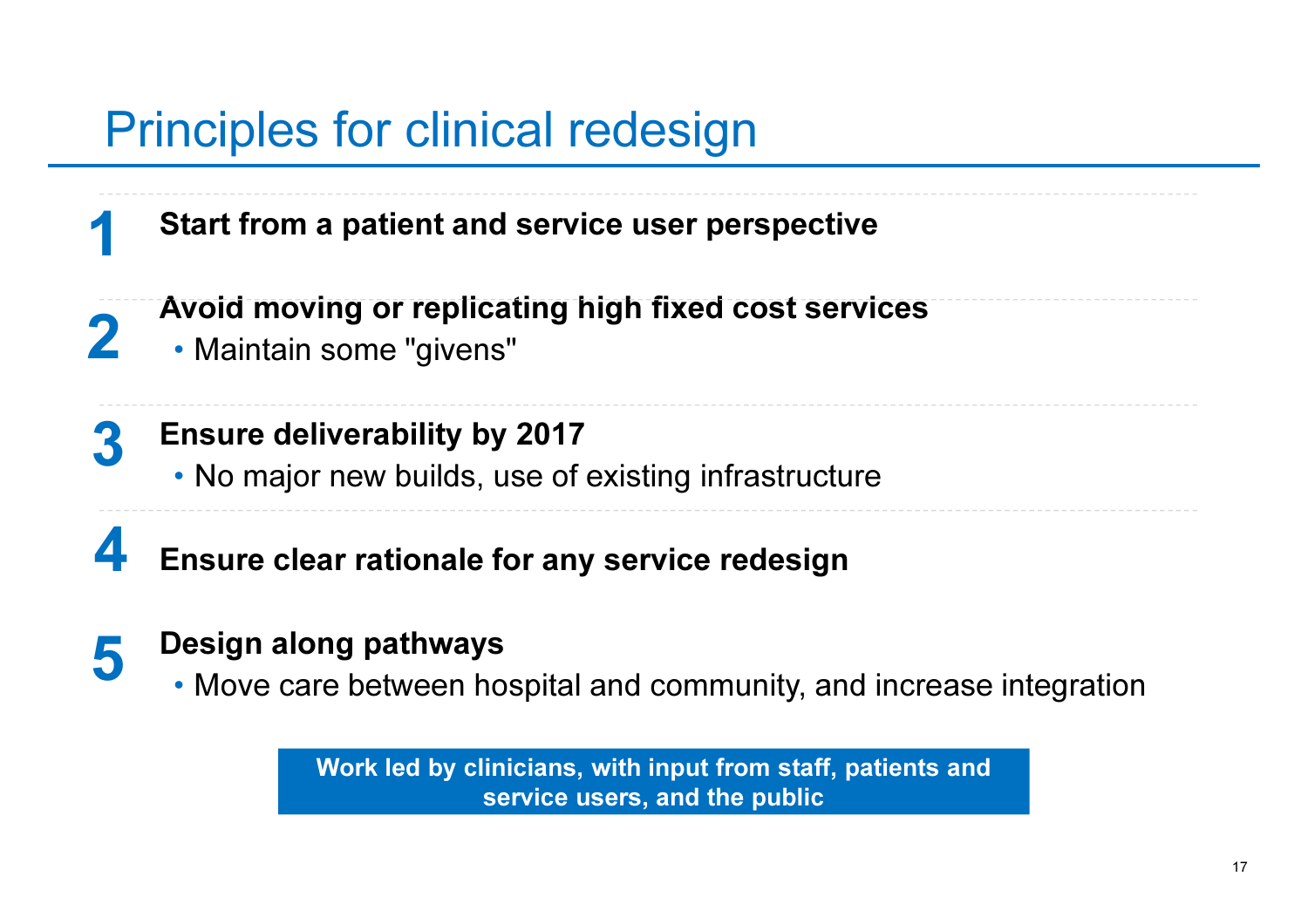# Making change possible